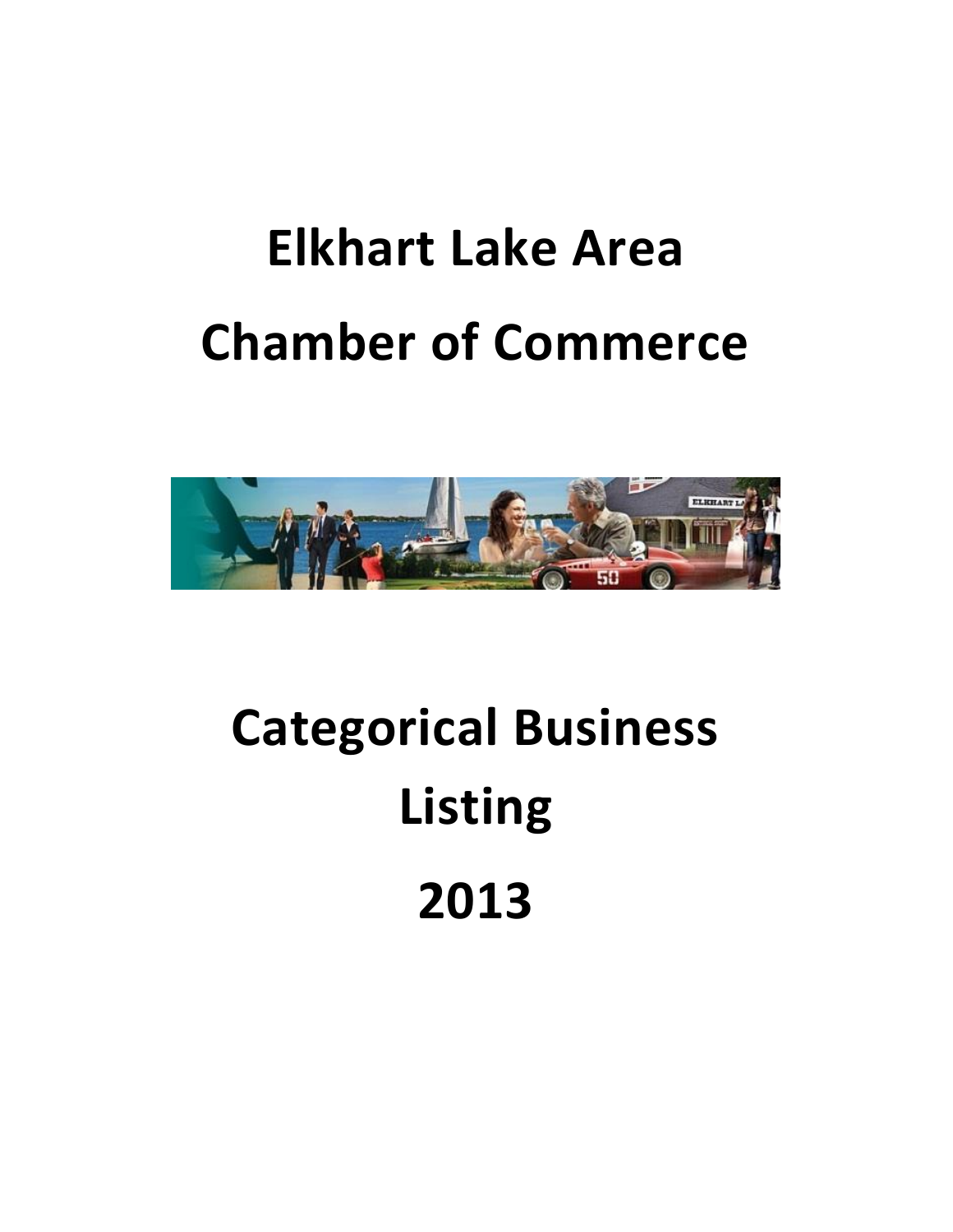#### **Elkhart Lake Area Chamber of Commerce**

41 E. Rhine Street  $\sim$  P. O. Box 425 Elkhart Lake, WI 53020 920/876-2922 ~ 1-877-355-3554 www.elkhartlake.com/elkhart-lake-chamber-ofcommerce/ chamber@elkhartlake.com

#### **Chamber Office Staff**

#### **Executive Director** Mary Johnston

**Secretaries** Jess Gunther Rachel Risse

**Depot Dispatch Editor** Ed Putnam

#### **2013 Officers**

**President** Ron Nielsen

**Immediate Past President** Lynn Shovan

> **Vice President**  John Techel

> **Treasurer** Branden Boerner

#### **2013 Board of Directors**

*Immediate Past President Expires 1/1/14*

#### **Lynn Shovan**

Lake Street Café 920/876-2142 lynn@lakestreetcafe.com

*3 Year Terms Expiring 1/1/14*

#### **Pam Biegler**

Delta Publications 920/894-2828 pam@deltapublications.com

#### **Mark Novitovic**

Intuitive Massage 262/237-4719 marktcg@wildblue.net

## **Julie Sebranek**

Elkhart Lake's Road America 920/892-4576 julie.sebranek@gmail.com

*3 Year Terms Expiring 1/1/15*

#### **Brian Dunton**

Sign Me Up of Wisconsin 920/698-1221 bdunton@signmeupofwi.com

#### **Lola Roeh**

The Osthoff Resort 920/876-5832 lroeh@osthoff.com

#### **John Techel**

John Techel Construction 920/876-3090 jtconstructionllc@yahoo.com

*3 Year Terms Expiring 1/1/16*

#### **Branden Boerner**

Community Bank and Trust 920/876-3600 brandenb@communitybankandtrust.com

#### **Rachel Montaba**

Quit Qui Oc Golf Club 920/876-2833 tmontaba@msn.com

#### **Ron Nielsen**

AdviCoach 920/876-4101 nielsengroupllc@frontier.com

*1 Year Community Director renew 1/1/14*

#### **Ann Buechel Haack**

Elkhart Lake-Glenbeulah School Dis. 920/876-3381 abhaack@elgs.k12.wi.us

#### **Jessica Reilly**

Village of Elkhart Lake 920/876-2122 jreilly@elkhartlakewi.gov

*1 Year Appointed Term Expiring 1/1/14*

#### **David Thill**

Libby's House 920/946-7628 dthill@libbyshouse.com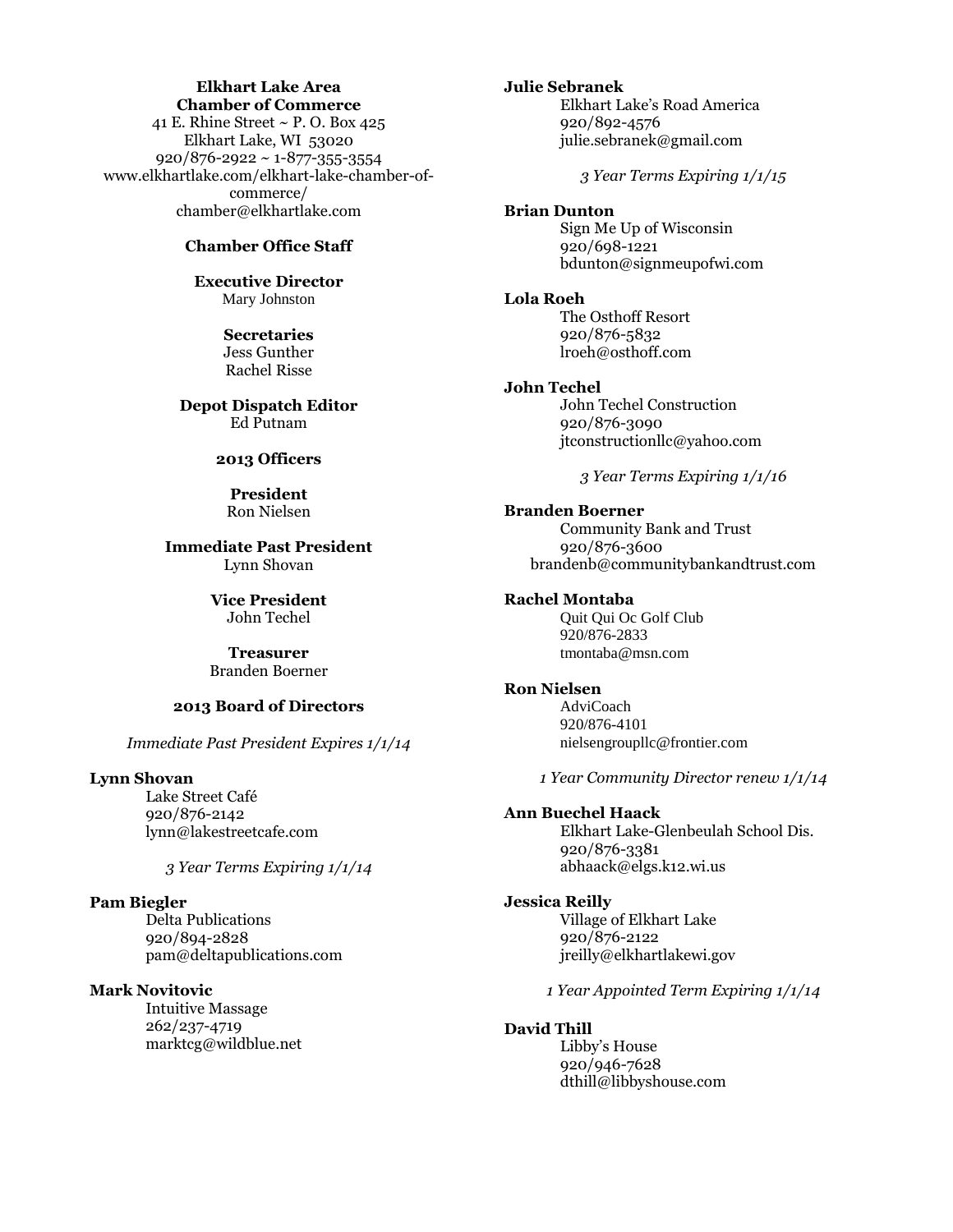#### **Accommodations**

#### **Christi's Inn & House Rentals**

121 S. East Street Elkhart Lake, WI 53020 Christi Sadiq PH: (920) 876-3346 info@christisinn.com www.christisinn.com

#### **Jay Lee Inn**

444 S Lake Street Elkhart Lake, WI 53020 Monica Lettow PH: (920) 876-2910 FX: (920) 876-2912 mlettow@jayleeinn.com www.jayleeinn.com

#### **Osthoff Resort**

101 Osthoff Ave Elkhart Lake, WI 53020 Lola Roeh PH: (920) 876-5832 FX: (920) 876-3228 lroeh@osthoff.com www.osthoff.com

#### **Siebken's Resort**

284 S Lake Street Elkhart Lake, WI 53020 Laurie Stecker PH: (920) 876-2600 FX: (920) 876-3275 siebkensresort@hotmail.com www.siebkens.com

#### **Victorian Village Resort**

276 Victorian Village Drive Elkhart Lake, WI 53020 Judith Salzwedel PH: (920) 876-3323 FX: (920) 876-3484 victorianvillageresort@vicvill.com www.vicvill.com

#### **Accountants & Tax Service**

#### **Suttner Accounting, Inc.**

1230 E Chestnut St Chilton, WI 53014 Joe Suttner PH: (920) 849-9346 FX: (920) 849-9734 jcs@suttnercpa.com www.suttnercpa.com

#### **Architects**

#### **G K Architectural LLC**

W6612 Esker Ridge Elkhart Lake, WI 53020 Gary Kegler PH: (920) 876-3099 FX: (920) 876-3099 gkarchit@yahoo.com

#### **Attorney at Law**

#### **Pro Se Divorce & Mediation Services**

104 N Washington St Elkhart Lake, WI 53020 Susan Schleisner PH: (920) 980-7055 FX: (920) 876-4019 sueschleisner@hotmail.com www.prosedivorce.net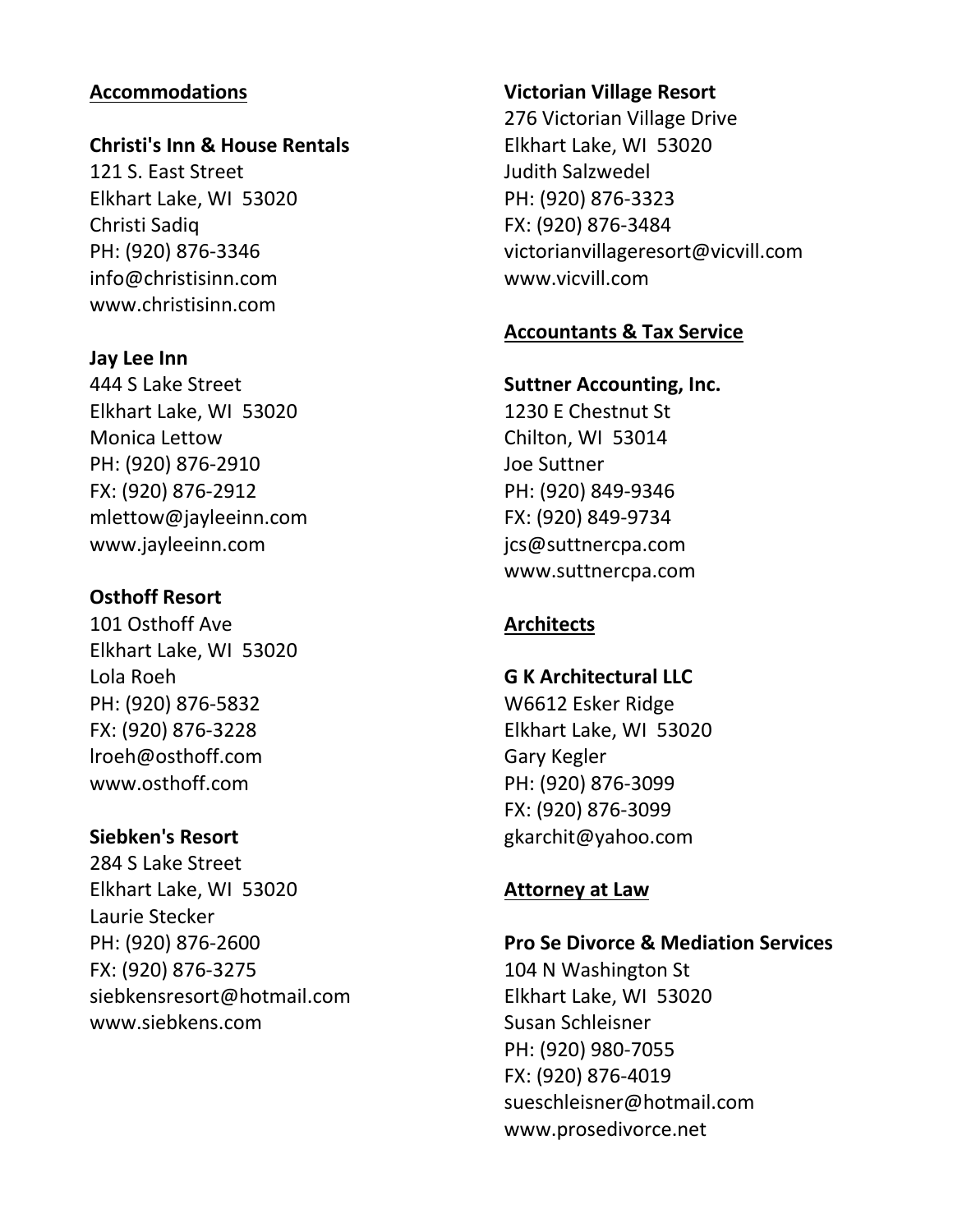#### **Attractions**

#### **Amazing Grace Equine Sanctuary**

W4985 Cty Rd FF Elkhart Lake, WI 53020 Erin Kelley-Groth PH: (262) 627-0582 www.rescuehorses.org

#### **Anchor Lanes**

230 N Lincoln Street Elkhart Lake, WI 53020 Dan and Linda Schmitt PH: (920) 876-3339 www.anchorlanes.com

#### **Aspira Spa at The Osthoff Resort**

101 Osthoff Avenue Elkhart Lake, WI 53020 Shannon Roeh PH: (920) 876-5843 sroeh@osthoff.com www.aspiraspa.com

#### **Aviation Heritage Center**

N6191 Resource Drive Sheboygan Falls, WI 53085 Dave Rudd PH: (920) 467-2043 director@ahcw.org www.ahcw.org

#### **Elkhart Lake's Road America**

N7390 State Highway 67 Plymouth, WI 53073- Julie Sebranek PH: (920) 892-4576 FX: (920) 892-4550 Julie.sebranek@gmail.com www.roadamerica.com

## **Henschel's Indian Museum & Trout Farm** N8661 Holstein Rd Elkhart Lake, WI 53020 Gary Henschel PH: (920) 876-3193 rosaliehenschel@hotmail.com www.henschelsindianmuseumandtroutf arm.com

#### **L'ecole de la Maison**

101 Osthoff Avenue Elkhart Lake, WI 53020 Scott Baker PH: (920) 876-3366 cookingschool@osthoff.com www.cookingschoolatosthoff.com

#### **Plymouth Arts Center**

520 E Mill St Plymouth, WI 53073 Donna Hahn PH: (920) 892-8409 FX: (920) 893-5242 info@plymoutharts.org www.plymoutharts.org

#### **Quit Qui Oc Golf Club**

500 Quit Qui Oc Lane Elkhart Lake, WI 53020 Rachel Montaba PH: (920) 876-2833 FX: (920) 876-3581 QQOgolf@hotmail.com www.quitquioc.com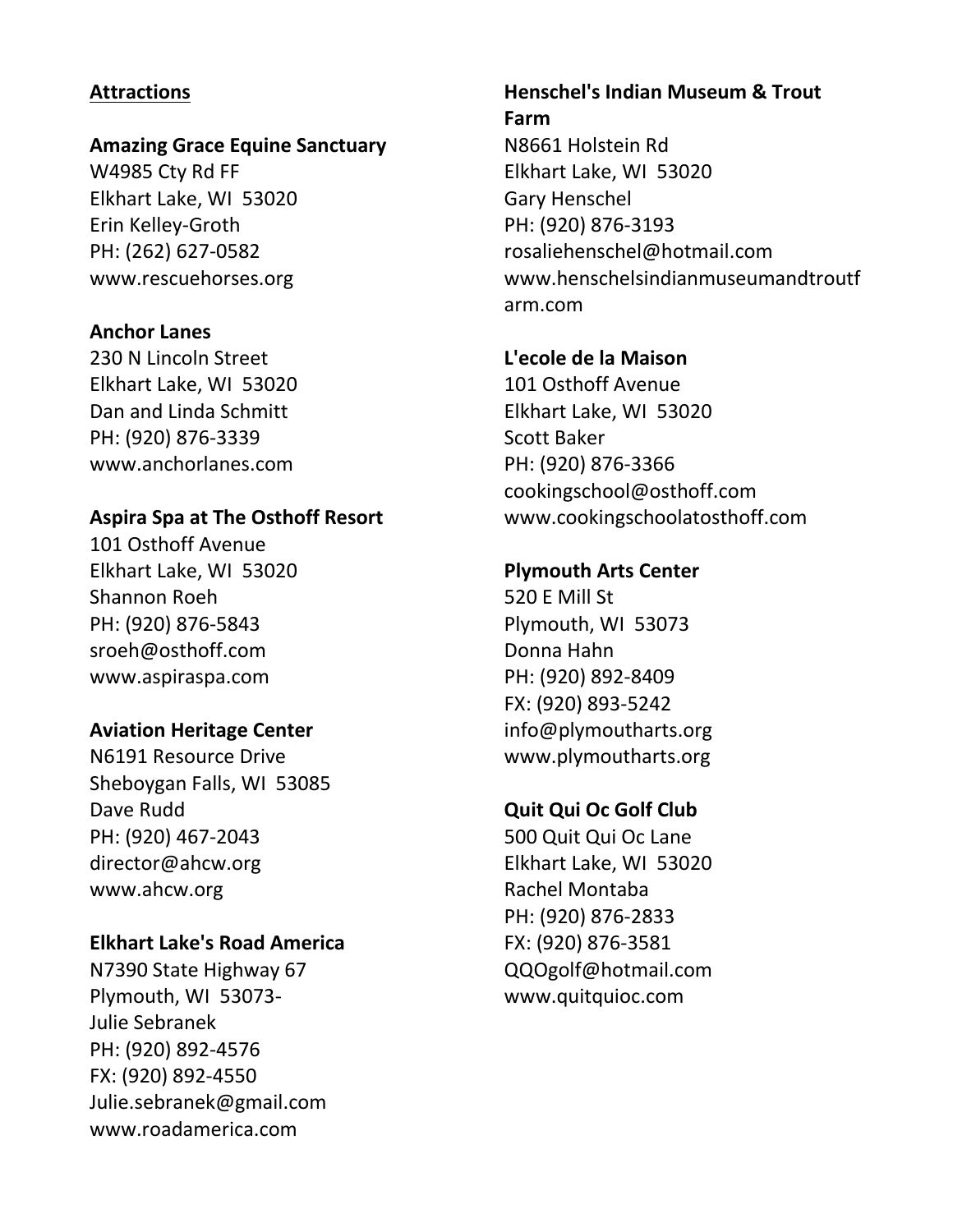#### **Tom & Jerry's Mini golf & Batting Cages**

110 Suhrke Road Plymouth, WI 53073 Terri Wieser PH: (920) 893-0045 jerrywieser@yahoo.com www.tjminigolf.com

#### **Wade House Historic Site**

W7965 Hwy 23 Greenbush, WI 53026 David Simmons PH: (920) 526-3271 FX: (920) 526-3626 david.simmons@wisconsinhistory.org www.wadehouse.org

#### **Auto / Truck Repair**

#### **Rhine Auto Inc**

W5695 Garton Rd Plymouth, WI 53073 Steve Urner PH: (920) 876-2779 FX: (920) 876-3079 steve@rhineauto.com www.rhineauto.com

#### **Theel Auto Inc.**

N8364 Hwy J Elkhart Lake, WI 53020 Wally Theel PH: (920) 876-2703 FX: (920) 876-2860 sales@theelauto.com www.theelauto.com

#### **Beauty Salon**

**Charlene's of Elkhart Hair Care**

511 E Rhine Street Elkhart Lake, WI 53020- Charlene Dewey PH: (920) 876-3258 charelk@hotmail.com

**Klips & Tips** 435 East Mill Street Plymouth, WI 53073 Terri Hollister PH: (920) 627-4247 klipsntips@hotmail.com

## **Church**

#### **Community United Church of Christ**

174 N. East Street Elkhart Lake, WI 53020 Rev. Michael Safford-Kennedy PH: (920) 876-2525 commucc.elkhartlake@gmail.com www.communityuccel.org

#### **Grace Lutheran Church**

210 N Lincoln Street Elkhart Lake, WI 53020 Pastor Peter Peitsch PH: (920) 876-2341 triple.ppp@frontier.com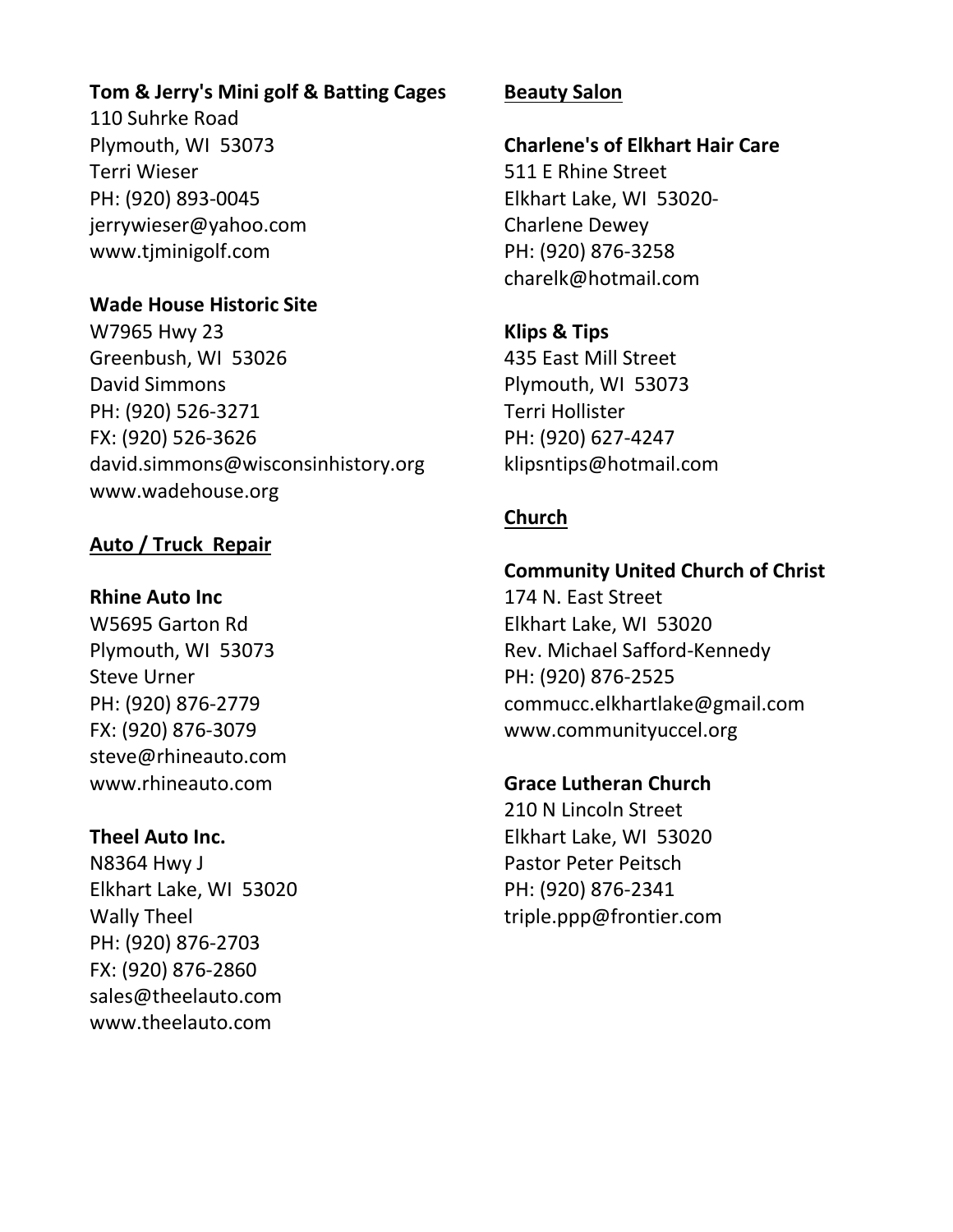## **St. John the Baptist Parish & School**

115 Plymouth Street Plymouth, WI 53073 Lisa Schoneman PH: (920) 892-4006 FX: (920) 893-8444 sjbparish@sjbplymouth.org www.sjbplymouth.org

## **Cleaning Service**

#### **Maid Perfect**

P. O. Box 86 New Holstein, WI 53061 Melissa Schneider PH: (920) 375-0208 melissa@maidperfectcleaning.com www.maidperfectcleaning.com

## **SarrikClean Premier Carpet and Rug Care**

1810 N 9th Street Sheboygan, WI 53081 Eirik Nelson PH: (920) 395-5181 eirik@sarrikclean.com www.sarrikclean.com

#### **Communications**

#### **Frontier Communications**

118 Division Street Plymouth, WI 53073 Frank Maydak PH: (920) 893-7320 frank.maydak@ftr.com www.frontier.com

#### **Computer, sales & service**

#### **Patheon Consulting, LLC**

1237 Pilgrim Road Plymouth, WI 53073 Thomas Gesch PH: (920) 893-2725 FX: (920) 893-0308 info@pathconit.com www.patheonconsulting.com

#### **Education**

**Camp Anokijig** W5639 Anokijig Lane Plymouth, WI 53073 Jim Scherer PH: (920) 893-0782 FX: (920) 893-0873 anokijig@excel.net www.anokijig.com

#### **Elkhart Lake-Glenbeulah School District**

201 N Lincoln Street Elkhart Lake, WI 53020 Ann Buechel Haack PH: (920) 876-3381 FX: (920) 876-3511 abhaack@elgs.k12.wi.us www.elgs.k12.wi.us

#### **Lakeland College**

P O Box 359 Sheboygan, WI 53082- Bill Jacob PH: (800) 242-3347 FX: (920) 565-1556 jacobwg@lakeland.edu www.lakeland.edu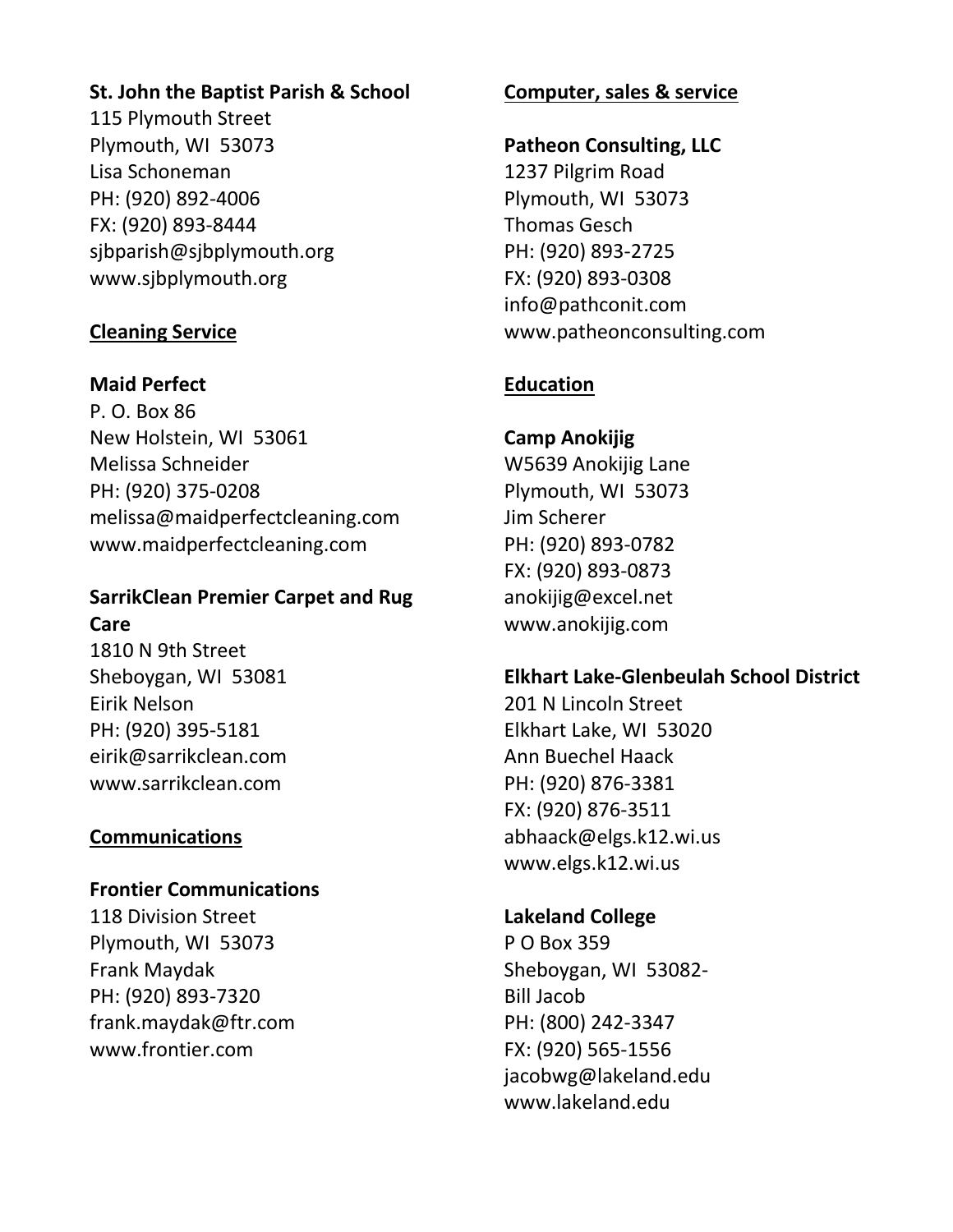## **Lakeshore Technical College**

1290 North Avenue Cleveland, WI 53015 Mike Lanser PH: (920) 693-1000 FX: (920) 693-8078 mike.lanser@gotoltc.edu www.gotoltc.edu

## **Financial**

#### **Baird - The Stenklyft Group**

833 Pennsylvania Avenue, Suite 202 Sheboygan, WI 53082 Nancy Miller PH: (920) 458-5506 FX: (920) 458-5202 njmiller@rwbaird.com www.bairdoffices.com/sheboygan\_wi

#### **Community Bank and Trust**

274 Osthoff Ave Elkhart Lake, WI 53020 Branden Boerner PH: (920) 876-3600 FX: (920) 876-2012 brandenb@communitybankandtrust.com www.communitybankandtrust.com

## **National Exchange Bank & Trust**

54 S Lake St Elkhart Lake, WI 53020 Mary Dalhaimer PH: (920) 876-2700 FX: (920) 876-2017 www.nebat.com

## **National Exchange Bank & Trust**

105 E Main Street Glenbeulah, WI 53023- Mary Kracht PH: (920) 526-3535 www.nebat.com

## **Thomas E. Turicik CFP, CLU, ChFC, CASL**

407 E Mill Street Plymouth, WI 53073 PH: (920) 892-6098 tom.turicik@nmfn.com www.tomturicik.com

## **Fitness**

#### **Rock the House Z Crew**

402 Woodview Ct Elkhart Lake, WI 53020 Judy Mooney PH: (847) 867-1357 judyzumbamooney@gmail.com www.facebook.com/judycares

## **Government**

#### **Village of Elkhart Lake**

40 Pine St Elkhart Lake, WI 53020 Jessica Reilly PH: (920) 876-2122 FX: (920) 876-2892 jreilly@elkhartlakewi.gov www.elkhartlake.com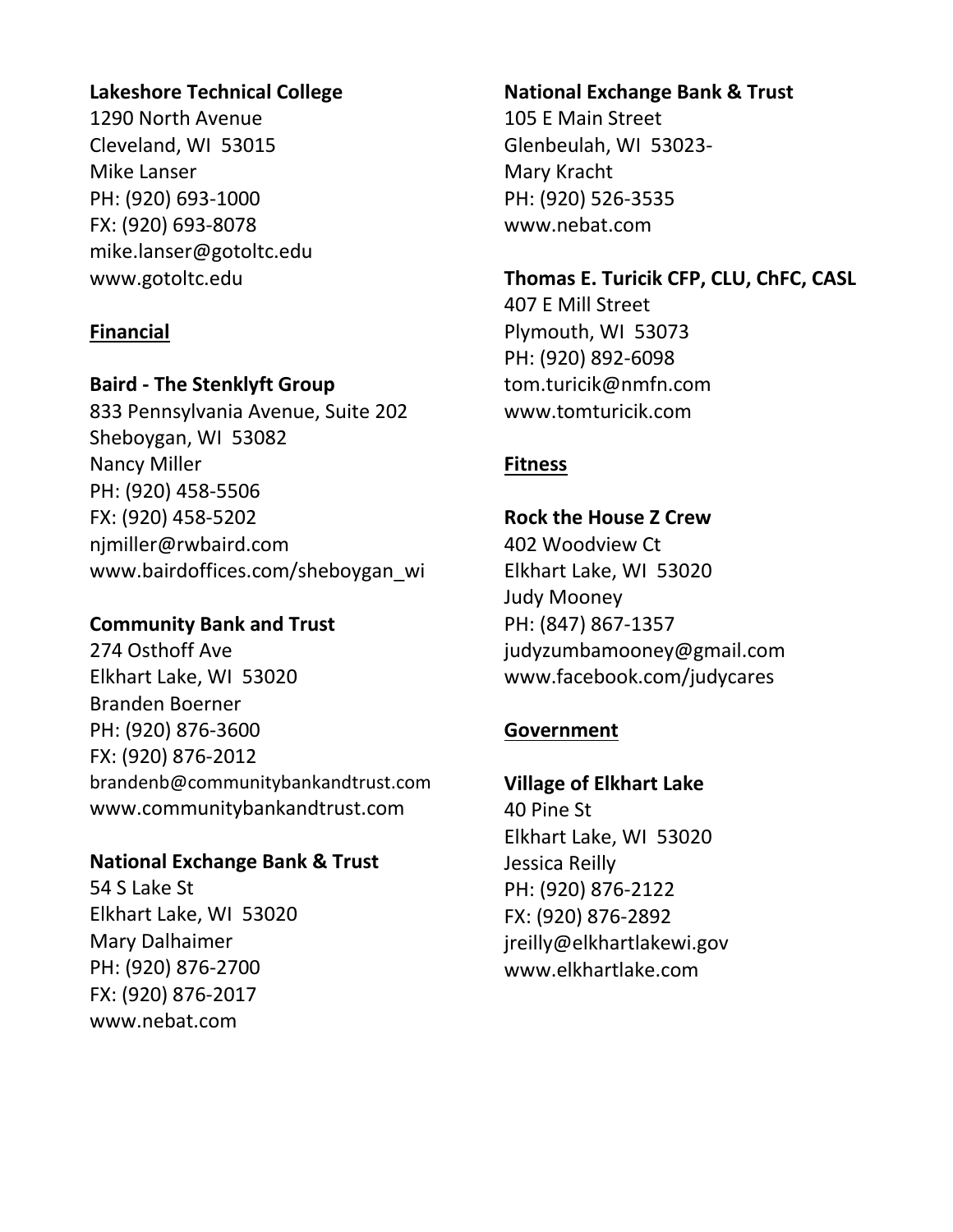#### **Health**

#### **Advanced Pain Management**

2124 Kohler Memorial Drive, Suite 100 Sheboygan, WI 53081 Loree Shriver PH: (920) 207-5077 lshriver@apmhealth.com

#### **Healthy Living Acupuncture**

55 Stafford Street Plymouth, WI 53073 Sarah Atkinson PH: (920) 893-8796 FX: (920) 227-4114 sarah@healthylivingacu.com www.healthylivingacu.com

#### **Home Care Health Services**

2024 Kohler Memorial Dr, Ste 100 Sheboygan, WI 53081 Lisa Hurley PH: (920) 395-1680 lisa.hurley@homecarehealth.org www.homecarehealth.org

#### **Intuitive Massage, LLC**

511 E Rhine Street Elkhart Lake, WI 53020 Mark Novitovic PH: (262) 237-4719 marktcg@wildblue.net www.massageintuitive.com

#### **Raether Chiropractic**

511 E Rhine Street Elkhart Lake, WI 53020 Jon Raether PH: (920) 876-3737

#### **Honorary**

**Janet Biskobing** 118 W Barrett St Glenbeulah, WI 53023 PH: (920) 526-3878 rbiskobing@wi.rr.com

#### **Jess Gunther**

406 Fifth St Kiel, WI 53042 PH: (920) 894-2486 j.gunther1@frontier.com

#### **Terri Knowles**

161 S East Street Elkhart Lake, WI 53020 PH: (920) 838-1840 terrikno@msn.com

**Pam and Doug Lueck** 146 South Lake Street Elkhart Lake, WI 53020

**Harriett Nelson** 1805 Kensington Dr #34 Waukesha, WI 53188

#### **Ron and Lori Olson** N8332 Meadowlark Road Sheboygan, WI 53083 PH: (920) 565-3853 r.olson175@gmail.com

**Bernice Quella** 931 Beech Dr Plymouth, WI 53073 Bernice Quella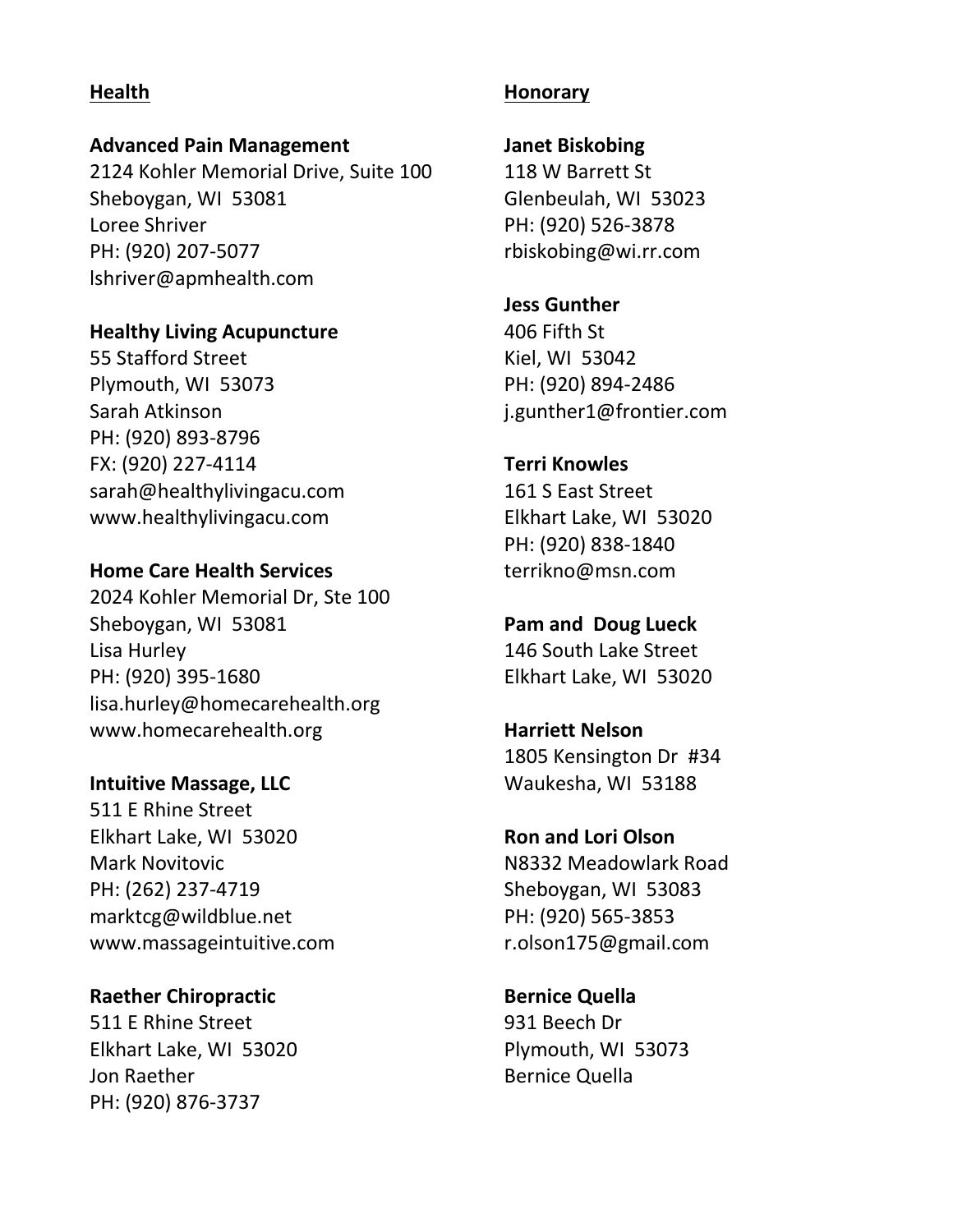#### **Diane Urner**

P O Box 3131 Quartzite, AR 85359- Diane Urner durner@rraz.net

#### **Jan Wall**

W6241 St. Andrews Court Plymouth, WI Jan Wall PH: (920) 876-2467

#### **Individual**

#### **Laurelle Lubotsky**

6548 W Cty Trk A Greenbush, WI 53026 PH: (920) 526-3367

#### **Jim Prigge**

281 Poets Cove Street Elkhart Lake, WI 53020- PH: (920) 876-2411 jimprigge@mac.com

#### **Insurance**

**Burkart - Heisdorf Insurance Agency, Inc.** 1807 Erie Avenue Sheboygan, WI 53081 Michael Froh PH: (920) 458-6174 FX: (920) 458-1363 michaelf@burkart-heisdorf.com www.burkart-heisdorf.com

#### **Suhrke Insurance Agency LLC**

1215 Eastern Ave Plymouth, WI 53073 Mary Suhrke PH: (920) 893-8108 FX: (920) 892-2821 suhrke@suhrke.com

#### **Manufacturers**

#### **ConceptWorks, Inc**.

W3126 State Road 32 Elkhart Lake, WI 53020 Adam Schneider PH: (920) 565-3099 FX: (920) 565-2621 a.schneider@conceptworks.biz www.conceptworks.biz

#### **Plyco Corporation**

500 Industrial Drive Elkhart Lake, WI 53020 Thomas R Blend PH: (800) 558-5895 FX: (800) 257-5926 Tblend@plyco.com www.plyco.com

#### **Sargento**

One Persnickety Place Plymouth, WI 53073 Barbara Gannon PH: (920) 893-8484 barbara.gannon@sargento.com www.sargento.com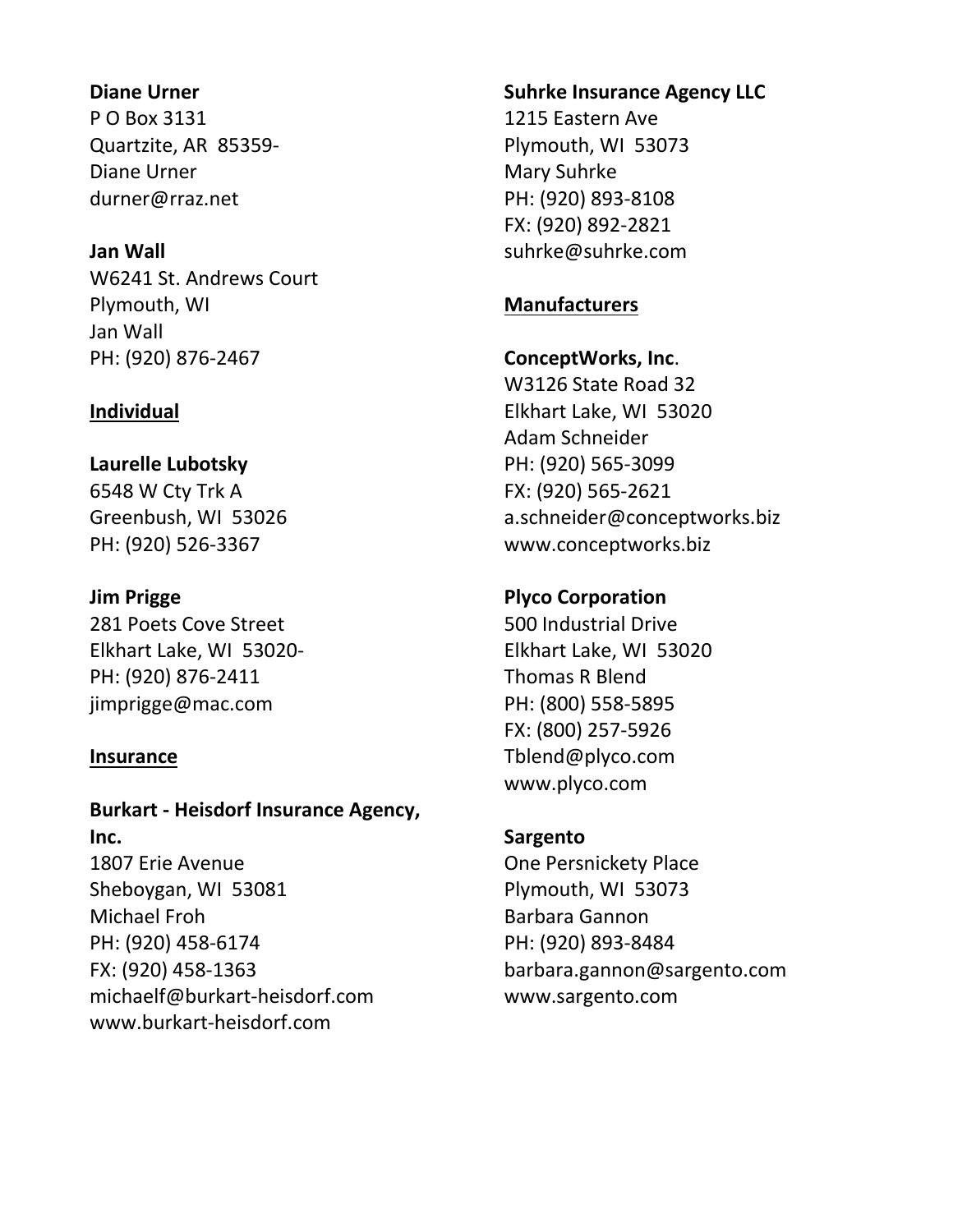#### **Windsor Industries Inc.**

23173 Hwy 57 Kiel, WI 53042 Charles Windsor PH: (920) 894-3100 FX: (920) 894-1817 windsorind@tcei.com www.pier-a-matic.com

#### **Newspapers**

#### **Delta Publications**

606 Fremont Street Kiel, WI 53042 Pam Biegler PH: (920) 894-2828 FX: (920) 894-2161 pam@deltapublications.com www.iwantthenews.com

#### **The Review**

113 E. Mill Street Plymouth, WI 53073 Ian Johanson PH: (920) 893-6411 FX: (920) 893-5505 reply@plymouth-review.com www.plymouth-review.com

#### **Organizations**

**Elkhart Lake Historic Race Circuits Preservation Society** P O Box 51 Elkhart Lake, WI 53020 Spencer Chapple PH: (920) 892-8585 historicracecircuits@gmail.com www.historicracecircuits.com

**Elkhart Lake Historical Society** Steve Sutcliffe

#### **Elkhart Lake Improvement Assoc**

P O Box 725 Elkhart Lake, WI 53020 Tom Nelson PH: (920) 876-3431 tnelson78@wi.rr.com

#### **Elkhart Lake MultiSports**

P O Box 2333 Palatine, IL 60078 Jeff Grady PH: (847) 894-4837 FX: (847) 359-7574 triguy@ameritech.net www.elkhartlakemultisports.com

#### **Sheboygan Symphony Orchestra**

830 N 8th Street Sheboygan, WI 53081 Mary Schallhorn PH: (920) 452-1985 FX: (920) 452-0165 business@sheboygansymphony.org www.sheboygansymphony.org

#### **United Way of Sheboygan County, Inc.**

2020 Erie Avenue Sheboygan, WI 53081 Ann Wondergem PH: (920) 458-3425 Info.uwofsc.org www.uwofsc.org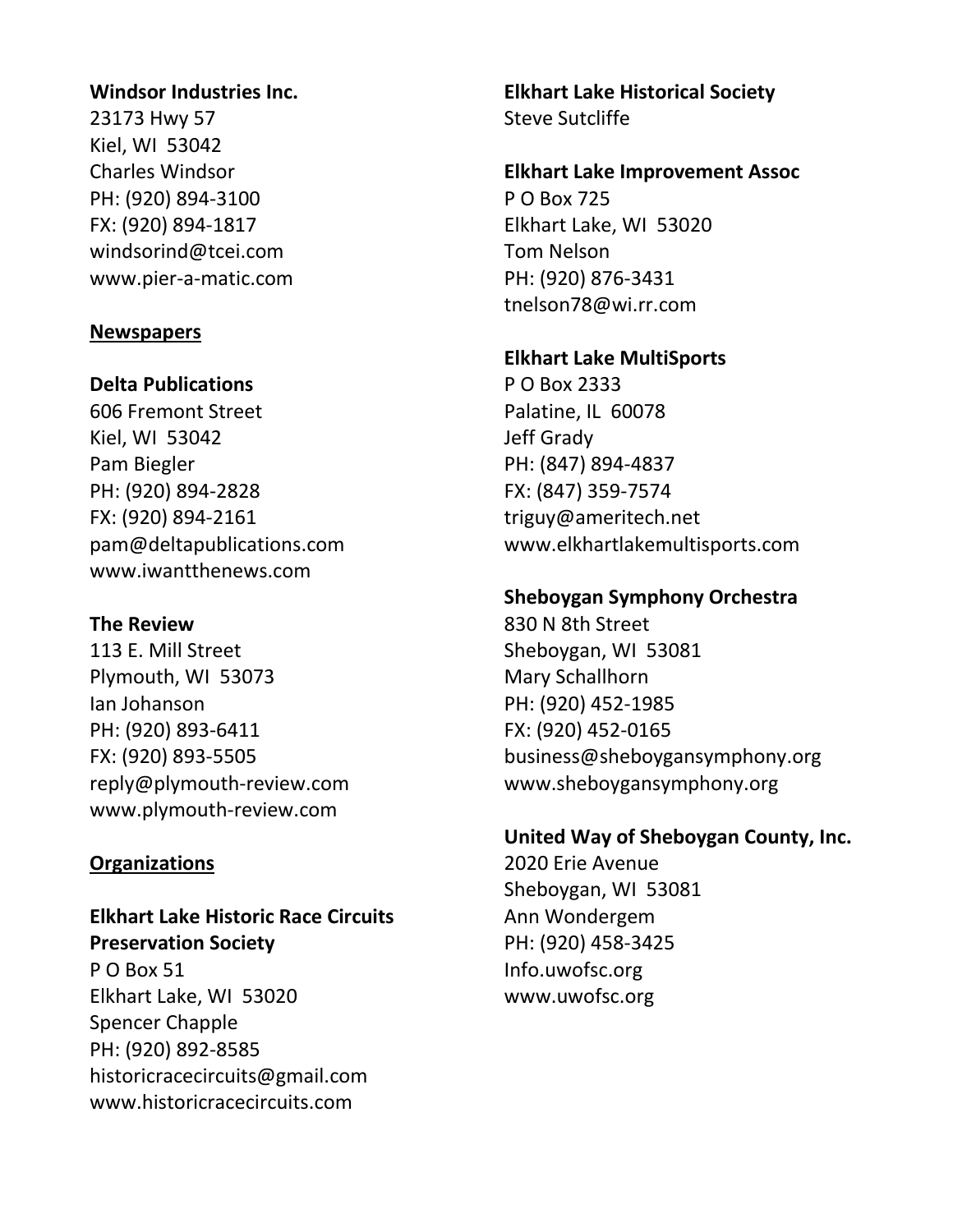#### **Printing and Graphics**

#### **I Q Print Media**

435 E Mill Street Suite 13 Plymouth, WI 53073- Dustin Turicik PH: (888) 815-0524 FX: (727) 213-6350 info@iqprintmedia.com www.iqprintmedia.com

#### **Marshall Sign, LLC**

W6415 Oak View Lane Plymouth, WI 53073 Jim Marshall PH: (920) 893-8306 FX: (920) 892-6463 marshallsign@wi.rr.com www.marshallsign.com

#### **Sign Me Up of Wisconsin, LLC**

311 Forest Avenue Sheboygan Falls, WI 53085 Brian Dunton PH: (920) 698-1221 bdunton@signmeupofwi.com www.signmeupofwi.com

#### **Sun Graphics**

2829 Eastern Ave Plymouth, WI 53073 Terry Evans PH: (920) 892-2331 FX: (920) 892-2390 sungraphics@excel.net www.sungraphicsprinting.com

#### **Real Estate**

#### **Auctions & Real Estate by Katy Cain**

145 Plaza Lane Plymouth, WI 53073 Katy Cain PH: (920) 980-9302 katy@katycainteam.com www.katycainteam.com

#### **Century 21**

1215 Eastern Avenue Plymouth, WI 53073 Chuck Turnis PH: (920) 893-3939 FX: (920) 893-3940

#### **Eagle Developments, LLC**

1515 East Bywater Lane Fox Point, WI 53217- Shannon Barrett PH: (414) 588-5919 eaglesjb@gmail.com

#### **Osthoff Resort Realty**

101 Osthoff Avenue Elkhart Lake, WI 53020 Kay Kulow PH: (920) 876-5854 800-876-3399 kay@osthoff.com www.osthoffrealty.com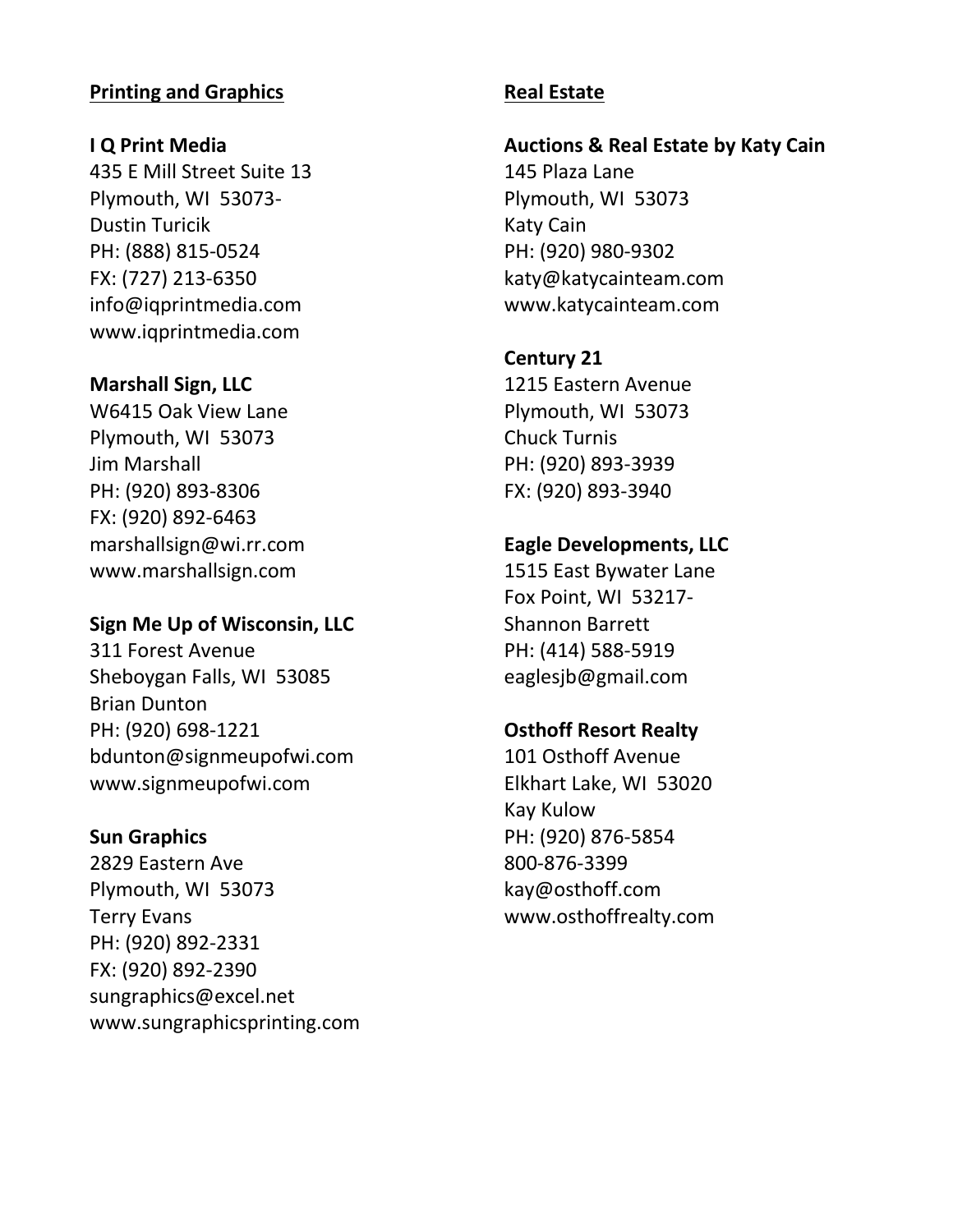#### **Pleasant View Realty LLC**

N6050 Pleasant View Road Plymouth, WI 53073 Jim Kapellen & Todd Smith PH: (920) 892-7711 FX: (920) 892-4433 jim@pleasantviewrealty.com todd@pleasantviewrealty.com www.pleasantviewrealty.com

#### **Re/Max Realty Plus - Bill Cain Auctioneers**

433 E. Mill Street Plymouth, WI 53073- Bill Cain PH: (920) 893-8842 FX: (920) 892-6848 billcain@remax.net www.billcain.com

#### **Stephani Enterprises, LLC**

P O Box 98 Crystal Lake, IL 60039 Tom Stephani PH: (815) 861-9333 tom@custombuilding.com www.elkhartlakeproperties.com

## **Victory**

101 N Lincoln Street Elkhart Lake, WI 53020 Tod Hellmann PH: (920) 876-5511 FX: (920) 876-4455 tod@victorywi.com www.victorywi.com

## **Restaurants & Catering**

#### **Bob & Scott's Catering**

610 A Fremont Street Kiel, WI 53042 Robert Johnson PH: (920) 894-1822

#### **Braun's Ranch**

291 N. Lincoln Street Elkhart Lake, WI 53020 Glenn Braun PH: (920) 876-2763 FX: (920) 876-4200 glenn@braunsranch.com www.braunsranch.com

#### **Brown Baer**

181 E Rhine Street Elkhart Lake, WI 53020 Michael Baer PH: (920) 876-3319 thebrownbaer.elkhart@gmail.com www.facebook/brownbaer

## **Culver's of Plymouth**

2318 Eastern Ave Plymouth, WI 53073 Scott Clark PH: (920) 893-2663 FX: (920) 893-1512 Plycustard@aol.com www.culvers.com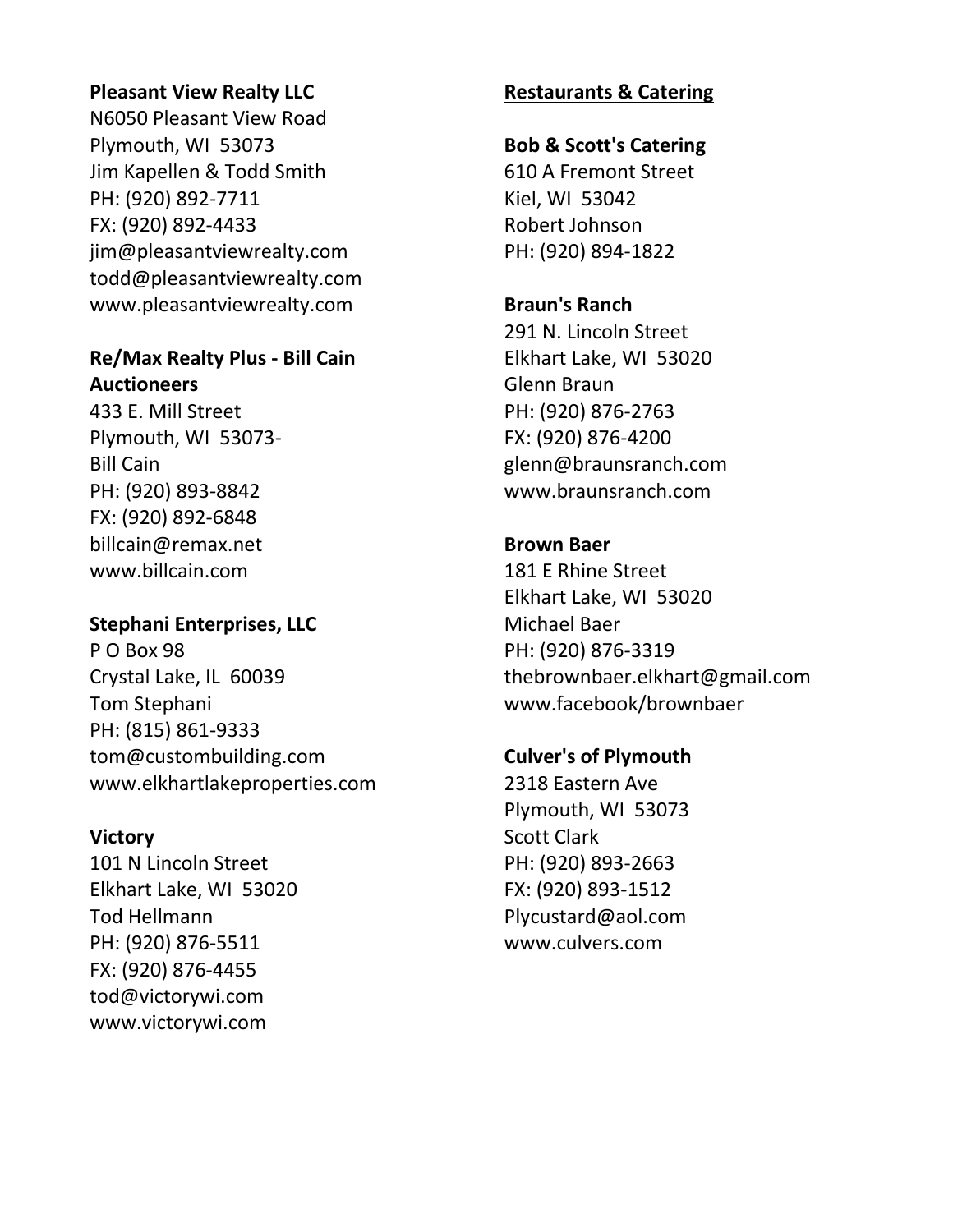#### **DeO'Malley's Pizza Pub**

417 E Mill Street Plymouth, WI 53073 Carole O'Malley PH: (920) 892-8485 FX: (920) 892-7495 carole\_o\_malley@hotmail.com www.deomalleys.com

**Gear Box** 11747 Lake Ridge Court Kiel, WI 53042 Tom Iserloth PH: (920) 286-1077 FX: (920) 894-7610 gearboxstacy@msn.com

#### **Gessert's**

99 S Lake St Elkhart Lake, WI 53020 Yvonne Landgraf PH: (920) 876-2536

#### **Lake Street Café**

21 South Lake Street Elkhart Lake, WI 53020 Lynn Shovan PH: (920) 876-2142 lynn@lakestreetcafe.com www.lakestreetcafe.com

#### **Lincoln Street Sports Bar & Grill**

191 S Lincoln Street Elkhart Lake, WI 53020 Tim Petrie PH: (920) 876-4900 lincolnstreet899@hotmail.com

#### **Log Cabin Inn**

633 Madison Ave Howards Grove, WI 53083 Ruth Schoneman PH: (920) 565-2712 FX: (920) 565-3104 rgschoneman@gmail.com www.logcabinfood.com

# **Lola's on the Lake Restaurant and**

**Lounge** 101 Osthoff Avenue Elkhart Lake, WI 53020 Ivy Daugharty PH: (920) 876-5840 idaugharty@osthoff.com www.lolasonthelake.com

#### **Millhome Supper Club**

16524 Lax Chapel Rd Kiel, WI 53042 Aaron M. Sloma PH: (920) 894-7414 FX: (920) 894-7485 millhomeclub@aol.com millhomesupperclub.com

#### **Off The Rail**

44A Gottfried Street Elkhart Lake, WI 53020 Kelley Sadiq PH: (920) 876-3655 offtherail@wi.rr.com www.offtherailelkhartlake.com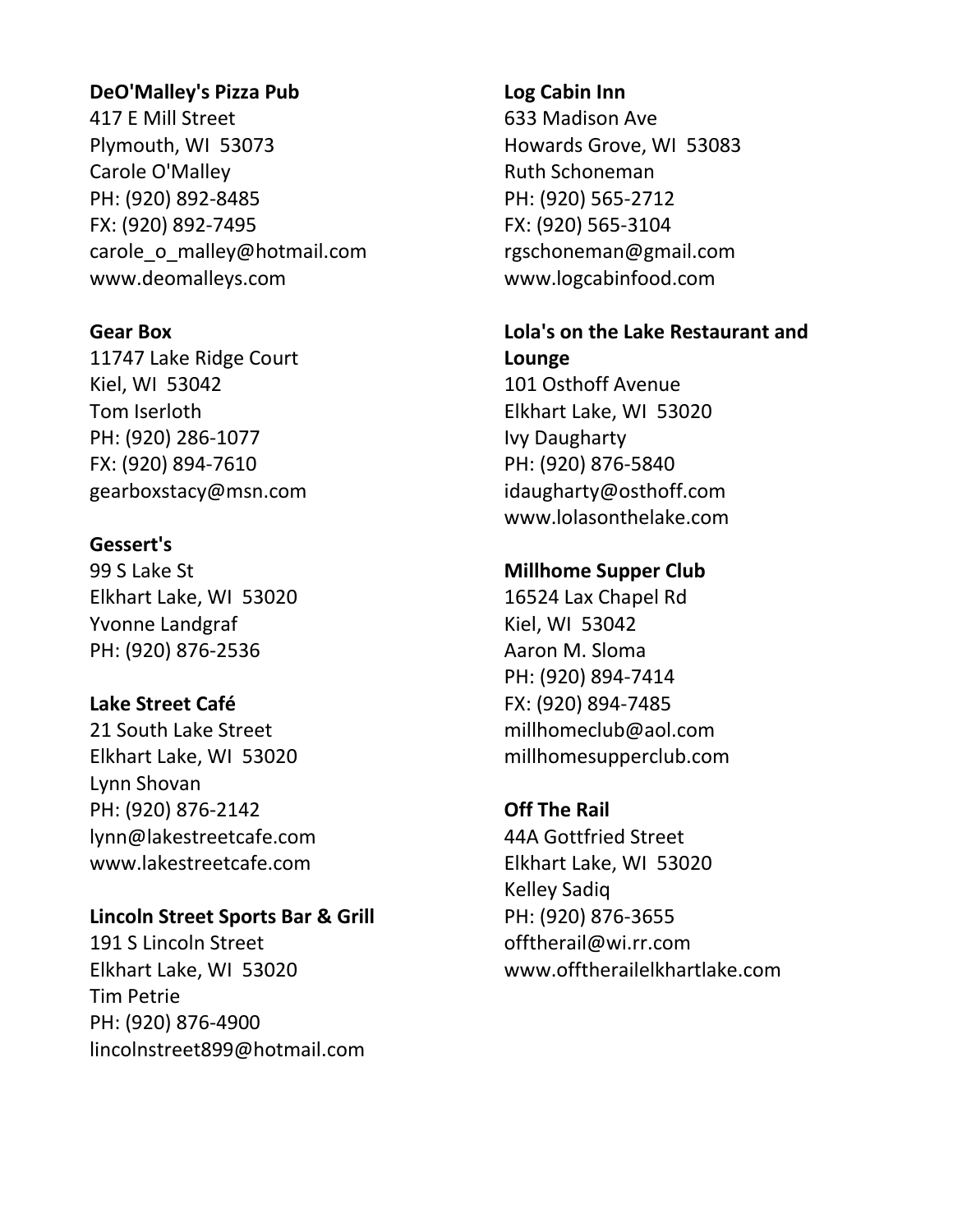#### **Otto's Restaurant**

101 Osthoff Avenue Elkhart Lake, WI 53020 PH: (920) 876-5857 www.osthoff.com

#### **Paddock Club**

61 S Lake Street Elkhart Lake, WI 53020 Cheri Hau PH: (920) 876-3288 FX: (920) 876-3969 info@paddockclubelkhartlake.com www.paddockclubelkhartlake.com

#### **Parker John's**

819 Service Road Kiel, WI 53042 Jennifer M. Sloma PH: (920) 894-7499 FX: (920) 894-3313 millhomeclub@aol.com www.parkerjohns.com

#### **PJ Campbells at The Depot**

114 Depot Road Plymouth, WI 53073 Patrick Campbell PH: (920) 893-8600 camsoupfam4@charter.net www.pjcampbellsatthedepot.com

#### **Quit Qui Oc Golf Club Restaurant**

500 Quit Qui Oc Lane Elkhart Lake, WI 53020 Rachel Montaba PH: (920) 876-2833 tmontaba@msn.com www.quitquioc.com

#### **Three Guys and A Grill**

W7039 Cty SR Elkhart Lake, WI 53020 Scott McMurray PH: (920) 876-2535 threeguysandagrill@frontier.com www.threeguysandagrill.com

#### **Three Guys and A Pizza Pie**

N8350 County Road J Elkhart Lake, WI 53020 Scott McMurray PH: (920) 876-4404 threeguysandagrill@frontier.com www.threeguysandapizzapie.com

#### **Retail**

#### **A J Wholesale Produce**

1804 Saemann Avenue Sheboygan, WI 53081

#### **Abler Art Glass Gallery**

16205 Little Elkhart Lake Road Kiel, WI 53042 John Abler PH: (920) 894-7391 FX: (920) 894-7391 abler@ablerartglass.com www.ablerartglass.com

#### **Allechant Boutique LLC**

217 East Mill Street Plymouth, WI 53073- Jackie Pottratz PH: (920) 893-9888 jps2@wi.rr.com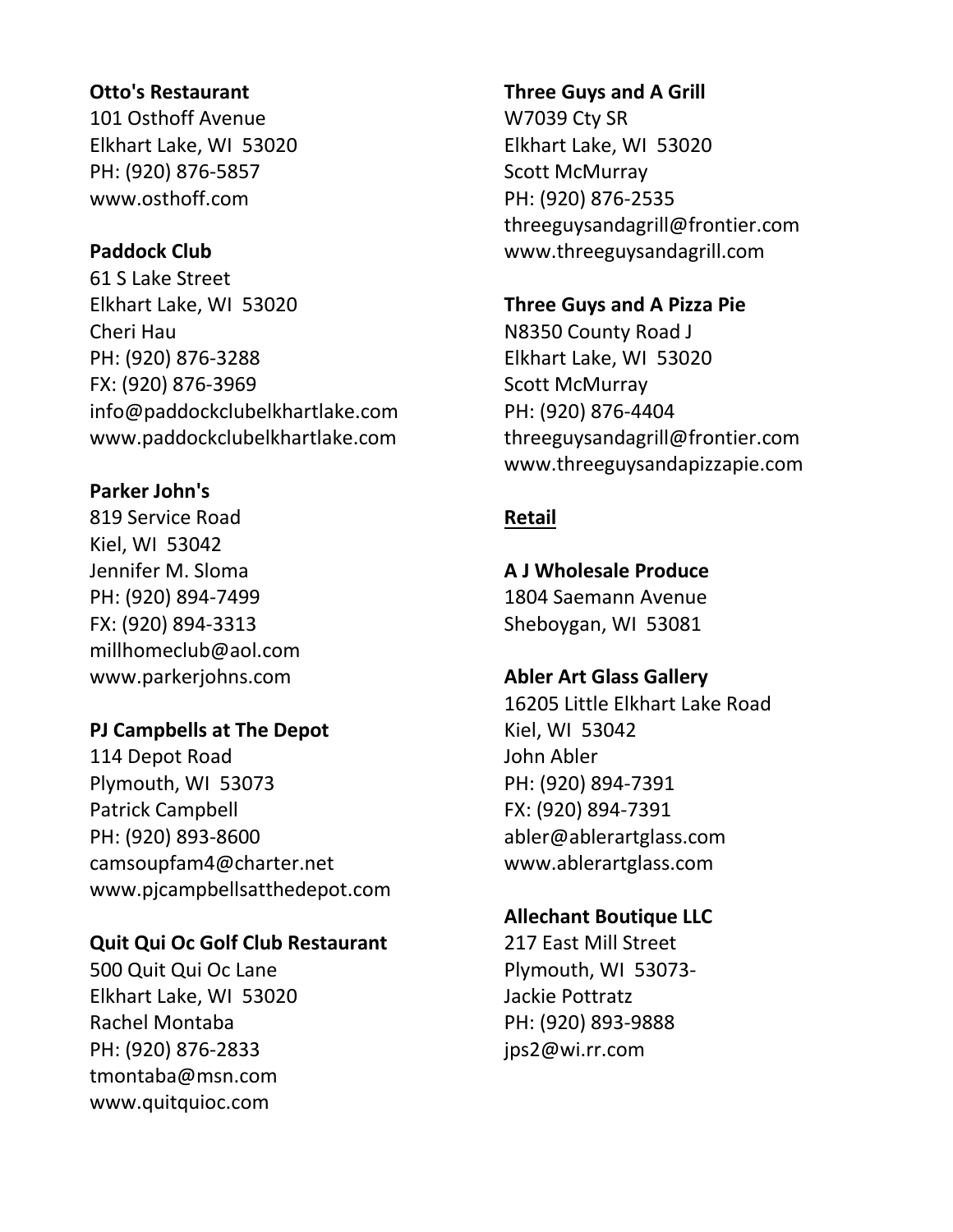#### **Bella's Custom Design, Inc.**

P O Box 159 Sherwood, WI 54169 Randy Bella PH: (920) 507-0054 randy@bellascustomdesign.com www.bellascustomdesign.com

#### **C J Meiselwitz Furniture and Mattress**

328 Fremont Street Kiel, WI 53042 Bill Curry PH: (920) 894-2250 FX: (920) 894-4508 cjm@cjm1898.com www.cjmeiselwitz.com

#### **Ecology Outfitters**

4501 Vanguard Drive Sheboygan, WI 53083 Douglas Dier PH: (920) 452-9555 FX: (920) 453-4055 douglas-dier@ecologyoutfitters.com www.ecologyoutfitters.com

#### **Enchanted Florals of Elkhart Lake**

141 East Rhine Street Elkhart Lake, WI 53020 Mary Forstner PH: (920) 781-5017 enchantedfloralsofelkhartlake@gmail.com facebook.com/enchantedflorals

#### **Feed Mill Market**

44C Gottfried Street Elkhart Lake, WI 53020 Brenda Kissinger PH: (920) 876-3354 FX: (920) 876-2384 feedmillmarket@wi.twcbc.com

#### **Fibber McGee's**

108 Caroline Street Plymouth, WI 53073 Katherine Pannier PH: (920) 893-8382 smithjam@excel.net

#### **Gina's Fine Gifts & Framing**

44 Gottfried Street Elkhart Lake, WI 53020 Gina Borland PH: (920) 876-2874 shop@ginascustomframing.com www.ginascustomframing.com

#### **Healthy Gourmet Coffee**

1229 Westview Street Cleveland, WI 53015 Jim and Carol Schad PH: (920) 889-1548 jcschad@tds.net www.jcschad.organogold.com

#### **Kannich Motorsports**

N210 Cty Rd A New Holstein, WI 53061 Justin Kannich PH: (920) 797-9210 jkannich@gmail.com www.kmmotorcycleleathers.com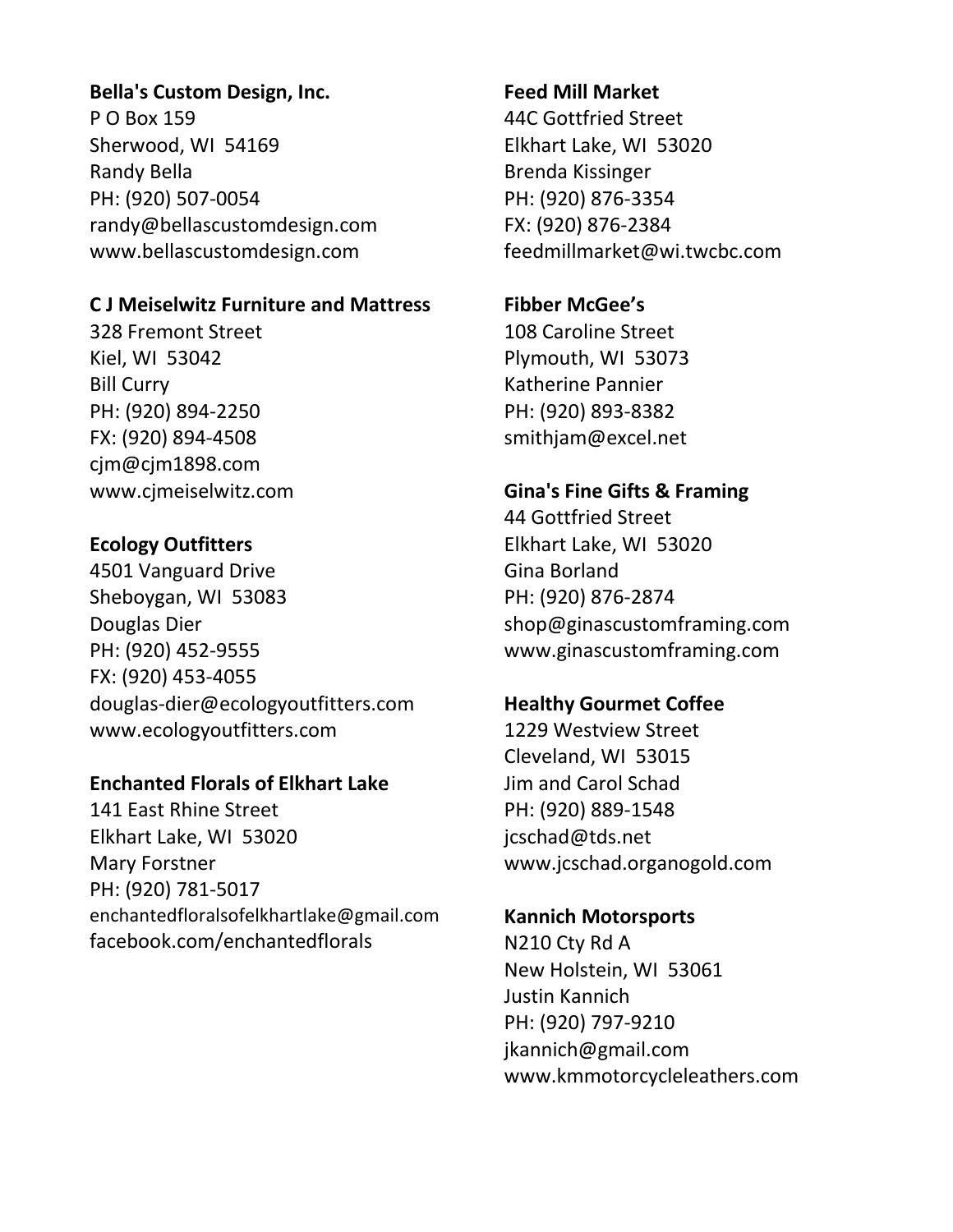#### **Lieutenant Dave's Area 51 Vintage Shop**

51 N East Street Elkhart Lake, WI 53020 Dave Martiny PH: (920) 912-5022 lionel614@yahoo.com

## **LTD.**

90B West Rhine Street Elkhart Lake, WI 53020 Jason Fischer ltdelkhart@gmail.com http://www.facebook.com/ltdelkhartlake

## **Marshall's One Stop**

510 E. Rhine Street Elkhart Lake, WI 53020 Carol Marshall-Horne PH: (920) 876-2311 920-528-7735 carolmarshorne@aol.com

## **Millhome Nursery & Greenhouses, LLC**

N9469 Rhine Rd Elkhart Lake, WI 53020 Art VanderWaal PH: (920) 894-7877 FX: (920) 894-7877 mngplants@tcei.com www.millhomenursery.com

## **mix & mingle**

Elkhart Lake, WI 53020 Kate Holzmann PH: (920) 876-2299 mixandmingleshop@yahoo.com www.mixandmingleshop.com

#### **Nest**

823 N 8th Street Sheboygan, WI 53081 Pamela Butler Channel PH: (920) 803-6378 FX: (920) 803-6378 nesthomestore@sbcglobal.net www.nesthomestore.com

#### **Nicola's Gift Cottage**

111 E Rhine Street, Unit B Elkhart Lake, WI 53020 Nicola Wochinski PH: (920) 876-4438 nicolasgiftcottage@gmail.com www.nicolasgiftcottage.com

#### **Nordic Accents**

81 S Lake St Elkhart Lake, WI 53020 Pirkko Jarvensivu PH: (920) 876-2520 nordicaccents@aol.com

## **Palo Foods, Inc.** 903 Forest Avenue Sheboygan Falls, WI 53085 Cheri Hau PH: (920) 467-2300 FX: (920) 467-3300 cheri@palopopcorn.com http://palopopcorn.com/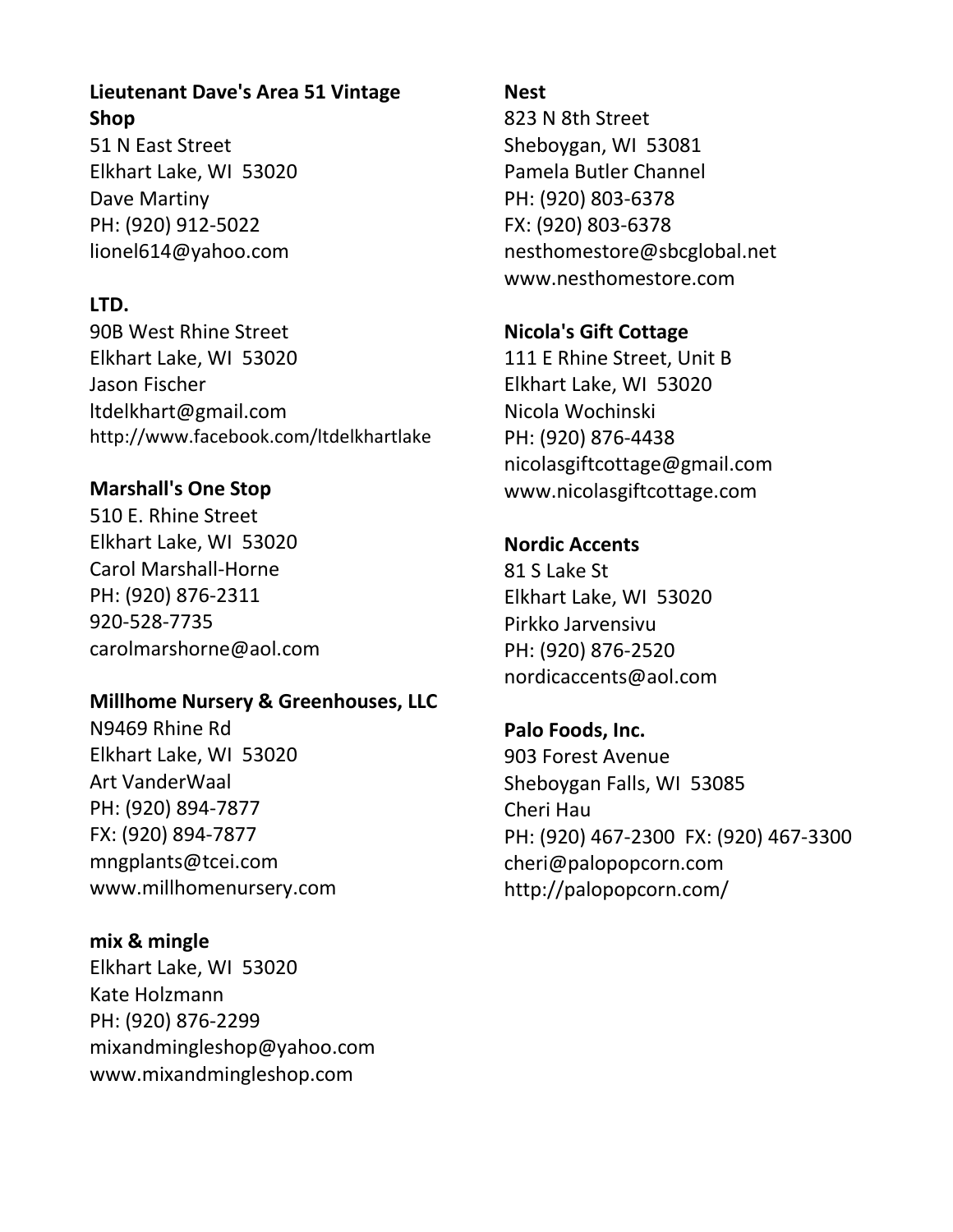#### **Plymouth Furniture & Bedding Showrooms**

2133 Eastern Ave Plymouth, WI 53073 Mike Shields PH: (920) 892-6006 FX: (920) 892-6089 mike@plymouthfurniturewi.com www.plymouthfurniturewi.com

#### **Plymouth Glass**

402 E Main Street Plymouth, WI 53073 PH: (920) 893-8284 www.plymouthglass-wi.com

## **Precision Floors & Décor**

407 Factory Street Plymouth, WI 53073 Brian Zurn PH: (920) 400-1123 precisionfloorsllc@gmail.com precisionfloordecor.com

## **Rhine Street General**

90 W Rhine Street Elkhart Lake, WI 53020 Kathy Powers PH: (920) 627-5051 mrbruno@excel.net

## **Route 43 Harley-Davidson**

3736 S Taylor Drive Sheboygan, WI 53081 Laura Lawrence PH: (920) 458-0777 FX: (920) 458-8750 laural@route43hd.com www.route43hd.com

#### **Rudnick Jewelers, Inc**.

919 N 8th St Sheboygan, WI 53081 Alan Rudnick PH: (920) 458-4384 FX: (920) 459-2561 arudnick@charter.net www.rudnickjewelers.com

## **Seacret Sentral**

41 Gottfried Street Elkhart Lake, WI 53020 Linda, Rodney and Kristi PH: (920) 876-3000 seacretsentral@gmail.com

#### **Three Gables Consignment Shop**

176 E Rhine Street Elkhart Lake, WI 53020 Kasia Baldikoski PH: (920) 876-2100 kasia@baldikoski.com

## **Cassy Tully - Fine Art, LLC**

607A Eastern Avenue Plymouth, WI 53073 Cassy Feick PH: (920) 698-6201 info@cassytully.com www.cassytully.com

## **Two Fish Gallery & Sculpture Garden**

244 E Rhine St Elkhart Lake, WI 53020 Patrick Robison PH: (920) 876-3192 FX: (920) 876-3192 twofish@excel.net www.twofishgallery.net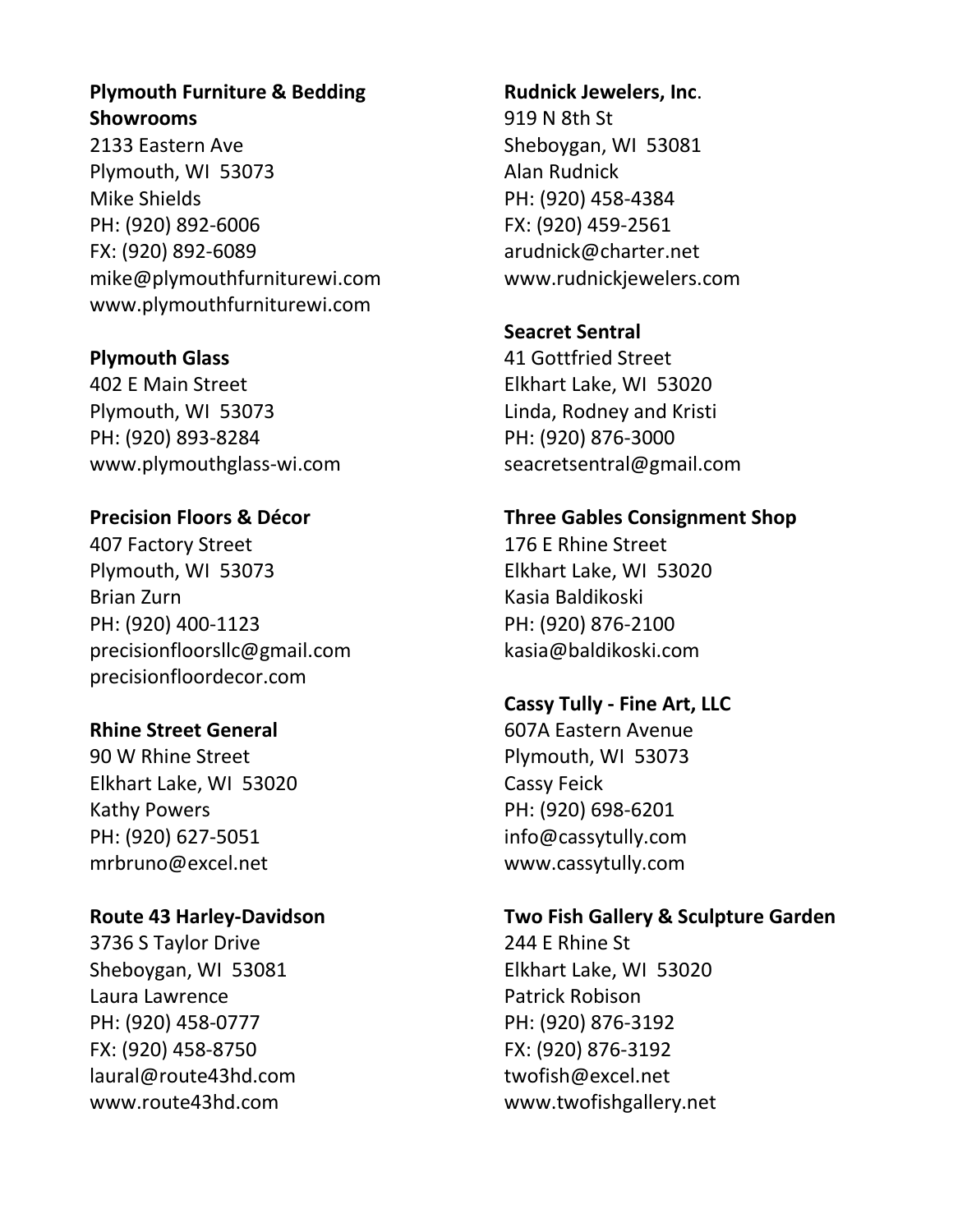#### **Vintage Elkhart Lake**

100 E. Rhine Street Elkhart Lake, WI 53020 Jaclyn Stuart PH: (920) 876-4846 vintageelkhartlake@gmail.com www.vintageelkhartlake.com

#### **Wisconsin Pickers Resale Depot**

Sara Brion PH: (920) 917-5432 brionbs@tds.net

## **The Wreath Factory**

N6625 State Road 57 Plymouth, WI 53073 Matt Trotter or Tina Nohl PH: (920) 893-8700 info@wreathfactoryonline.com www.wreathfactoryonline.com

## **Senior Living**

## **Cedar Landing at Elkhart Lake**

101 Cedar Lane Elkhart Lake, WI 53020 Monica Smith PH: (920) 876-4050 FX: (920) 876-4051 msmith@cedarcommunity.org www.cedarlandingelkhart.org

## **Libby's House, Senior Assisted Living**

2586 Valley Road Plymouth, WI 53073 Christine Thill PH: (920) 892-8324 cthillrn@libbyshouse.com & dthill@libbyshouse.com www.libbyshouse.com

#### **Services**

#### **24/Seven Towing, LLC**

W6173 Cty Rd A Elkhart Lake, WI 53020 Jeffrey Rudnick PH: (920) 946-9394 jeff@24seventowing.com

## **Advicoach**

351 Sugarbush Lane Elkhart Lake, WI 53020 Ron Nielsen PH: (920) 876-4101 FX: (920) 243-1714 nielsengroupllc@frontier.com www.rnielsen.advicoach.com

## **D & D Carpentry, Inc.**

210 Barrett Street Glenbeulah, WI 53023 Kate Holzmann PH: (920) 526-3648 FX: (920) 526-3724 kate@ddcarpentry.com www.ddcarpentry.com

#### **Home Sweet Home, LLC**

13419 Cty M Kiel, WI 53042 Debbra Raether PH: (920) 374-9498 debraether@tds.net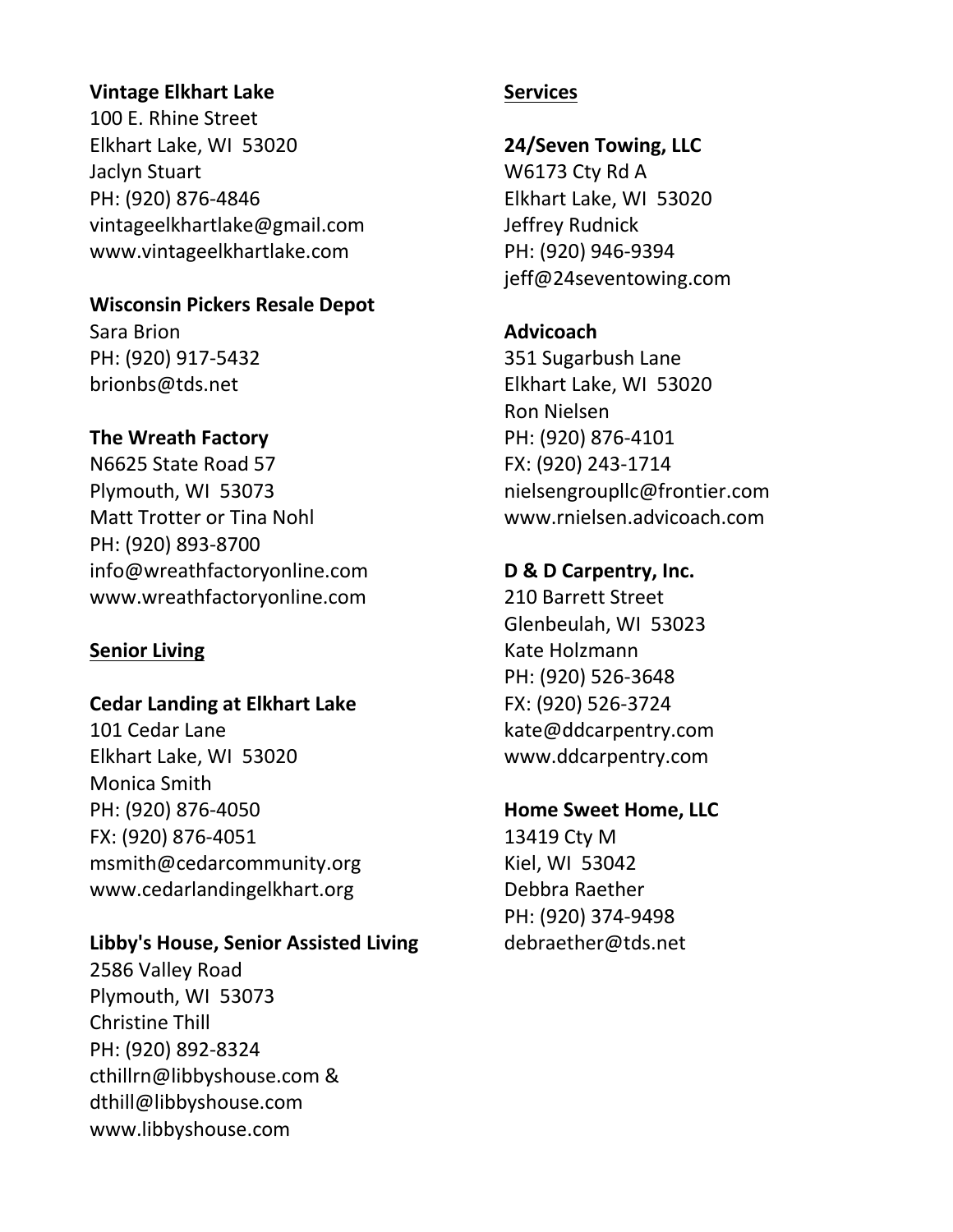#### **Inland Waters Fishing Guide Service**

N8102 Cty Rd P Elkhart Lake, WI 53020- Mark Miller PH: (920) 627-3500 inlandwatersfish@aol.com www.inlandwatersfishing.com

#### **J T Construction, LLC**

304 Kettleview Ct Elkhart Lake, WI 53020 John Techel PH: (920) 876-3090 FX: (920) 876-3040 jtconstructionllc@yahoo.com www.jtconstructionllc.com

#### **Jay's Guide Service**

N8408 Lime Kiln Road Elkhart Lake, WI 53020- Jay Brickner PH: (920) 912-4452 jay.brickner@yahoo.com www.jaysguideservice.com

#### **Jim's Appliance Repair and Sales**

1200 Eastern Avenue Plymouth, WI 53073 Jim DeRouin PH: (920) 892-2333 jimderouin33@gmail.com www.jims-appliance-repair-service.com

#### **Jon Rost Brand Development**

529 Ontario Avenue Sheboygan, WI 53081 Jon Rost PH: (920) 980-4800 FX: (920) 457-2443 jrost@jonrost.com www.jonrost.com

#### **Ken Rentals, LLC**

433 Fremont St. Plymouth, WI 53073 Ken Deicher PH: (920) 893-4521 or 5433 dcchomes@frontier.com www.deicherconstruction.com

#### **Lakeshore Inventory, LLC**

3630 Lakeshore Road Sheboygan, WI 53083-2905 John Wallner PH: (920) 889-0449 john@lakeshoreinventory.com www.lakeshoreinventory.com

#### **Lost Sock Laundromat**

510B East Rhine St Elkhart Lake, WI 53020 Stephanie Jacobson PH: (920) 838-1038 appygirl\_2002@yahoo.com

#### **murphoto**

N7542 Summit Road Plymouth, WI 53073 Dennis Murphy PH: (920) 980-0983 dennis@murphoto.com www.murphoto.com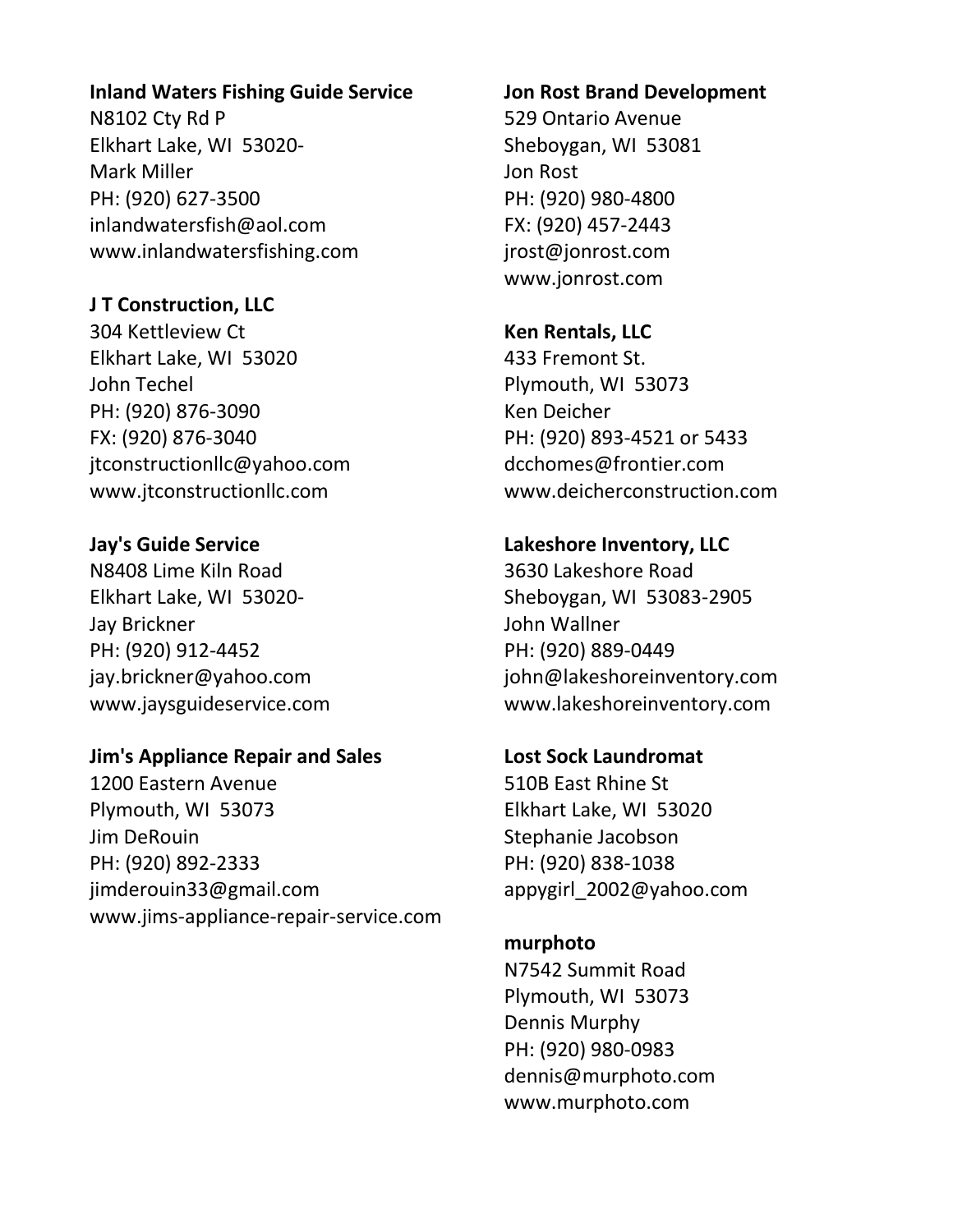#### **Mustang Helicopters**

610 Aero Drive Elkhart Lake, WI 53020 Ellen Dupuy PH: (920) 876-4354 ellen@mustangheli.com www.mustangheli.com

#### **Northshore Sportscars**

6002 Badger Road Elkhart Lake, WI 53020 Norbert Bries PH: (847) 247-0447  $FX: ( ) - 847$ TollFree: ( ) 247-0446 nbries1@tds.net www.northshoresportscars.com

#### **Roeh Excavating, LLC**

125 S Swift St Glenbeulah, WI 53023 Gary Roeh PH: (920) 233-2309 FX: (920) 966-3433 gary.roeh@gmail.com

#### **Julie Sebranek Creative Services**

425 Collins Street Plymouth, WI 53020 Julie Sebranek PH: (920 ) 912-2297 julie.sebranek@gmail.com

#### **Spinners Rickshaw**

90B W Rhine Street Elkhart Lake, WI 53020 Jake Shovan PH: (920) 207-4569 jrcshovan@hotmail.com facebook.com/spinnersrickshaw

## **Steffes Builders Inc**

810 Church St. St Cloud, WI 53079 Jerrold Steffes PH: (920) 999-2091 FX: (920) 999-4001 steffesbuilders@charter.net www.steffesbuilders.com

## **The Biz Connection, LLC**

P O Box 45 Plymouth, WI 53073 Ron Nielsen PH: (920) 876-4101 www.bizconnectionwi.com

#### **Theel Auto Inc.**

N8364 Hwy J Elkhart Lake, WI 53020 Wally Theel PH: (920) 876-2703 FX: (920) 876-2860 sales@theelauto.com www.theelauto.com

## **TW Carpentry, Inc.**

220 Moraine Drive Elkhart Lake, WI 53020 Todd Wagner PH: (920) 876-3301 FX: (920) 753-4941 twcarpentry@wi.rr.com www.twcarpentryinc.com